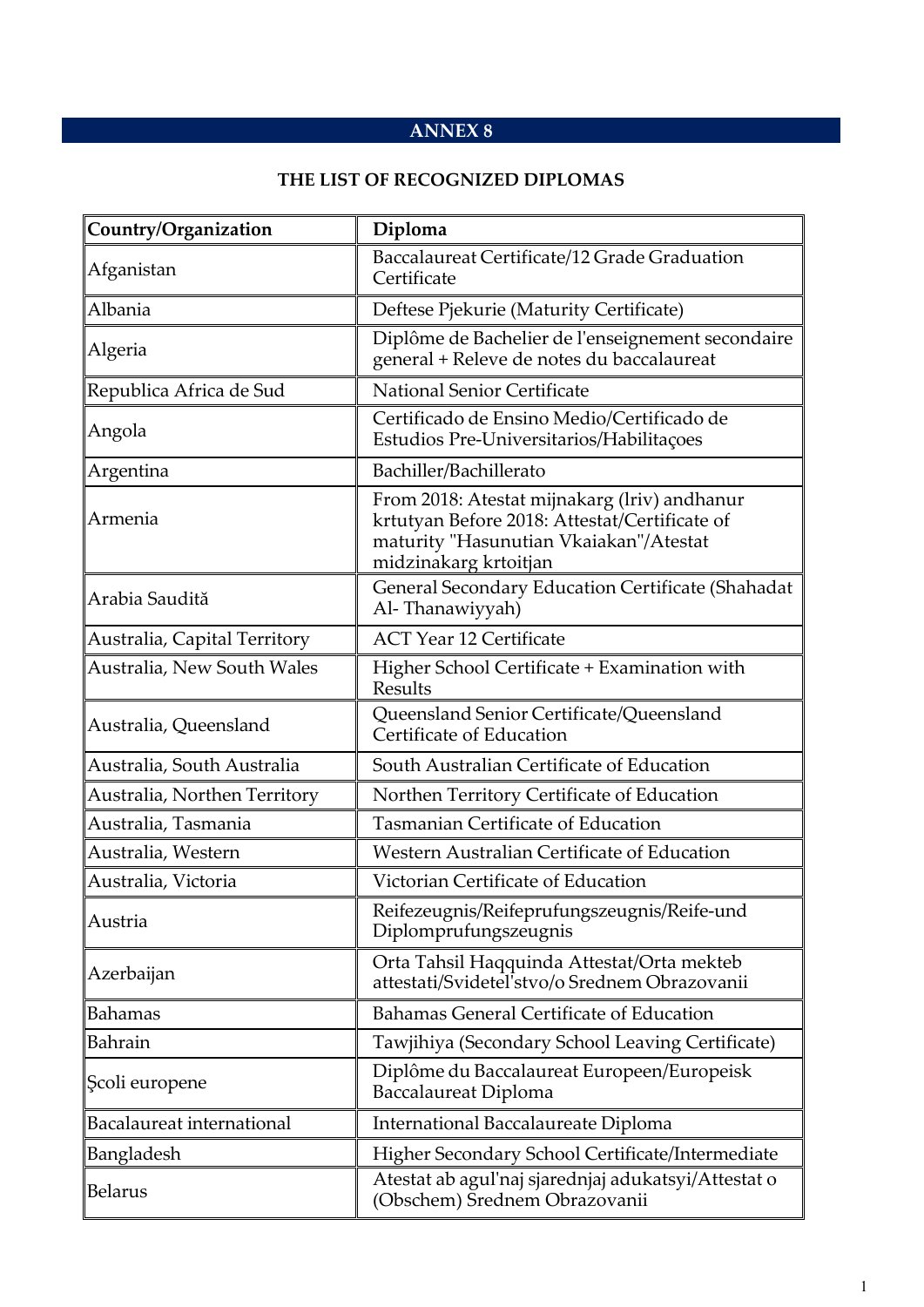| Belgia                    | Diploma van secundair onderwijs/Certificat<br>d'Enseignement Secondaire Superieur<br>(C.E.S.S.)/Abschlusszeugnis der Oberstufe des<br>Sekundarunterrichts (allgemein bildender und<br>kunstlerischer Sekundarunterricht) |
|---------------------------|--------------------------------------------------------------------------------------------------------------------------------------------------------------------------------------------------------------------------|
| Benin                     | Diplôme de Bachelier de l'Enseignement Moyen<br>General (1984-1991)/Diplôme de Bachelier de l'<br>Enseignement de Second Degre (1991-)/Baccalaureat<br>de l'Enseignement Secondaire + releve des notes                   |
| Bhutan                    | <b>Bhutan Higher Secondary Education Certificate</b><br>(Class XII)/Indian School Certificate examination                                                                                                                |
| <b>Bolivia</b>            | Diploma Bachiller en Humanidades                                                                                                                                                                                         |
| Bosnia și Herțegovina     | Diploma o polozenom zavrsnom ispitu/Diploma o<br>Zavrsenoj Srednjoj Skoli/Matura/Svjedodzba o<br>Zavrzenoj Srednjoj Skoli (Secondary School Leaving<br>Certificate)                                                      |
| Botswana                  | Cambridge Higher Overseas School Certificate<br>with GCE A Levels/Botswana General Certificate<br>of Secondary Education                                                                                                 |
| Brazilia                  | Diploma de Ensino Medio/Certificado de Conclusao<br>do Ensino Medio Supletivo/Certificado de<br>Conclusao de Segundo Grau                                                                                                |
| <b>Brunei Darussalam</b>  | Brunei Cambridge Advanced Level Certificate of<br>Education/Brunei Matriculation Examination<br>Certificate                                                                                                              |
| <b>Bulgaria</b>           | Diploma za Sredno Obrazovanie                                                                                                                                                                                            |
| Burkina Faso              | Diplôme de Bachelier/Baccalaureat de<br>l'Enseignement du Second Degre + Releve des notes                                                                                                                                |
| Burma (Myanmar)           | Basic Education High School Examination/Standard<br>X Examination (Matriculation)                                                                                                                                        |
| Burundi                   | Diplôme d'Etat/Diplôme des Humanites<br>Generales/Certificat Homologue des Humanites<br>Completes                                                                                                                        |
| Cambogia                  | Certificate of Upper Secondary Education/Senior<br>High School Certificate/Attestation de Fin d'Etudes<br>Secondaires de l'Enseignement General                                                                          |
| Camerun - Sistem britanic | Cameroon GCE Ordinary Level Examinations +<br><b>Cameroon GCE Advanced Level Examinations</b>                                                                                                                            |
| Camerun - Sistem francez  | Baccalaureat de l'Enseignement<br>Secondaire/Baccalaureat Technique, Brevet de<br>Technicien de l'Enseignement Secondaire                                                                                                |
| Canada, Alberta           | Alberta High School Diploma/Advanced High<br>School Diploma/General High School Diploma                                                                                                                                  |
| Canada, British Columbia  | Secondary School Diploma/Senior Secondary<br>Graduation Diploma (Dogwood<br>Diploma)/Certificate of Graduation                                                                                                           |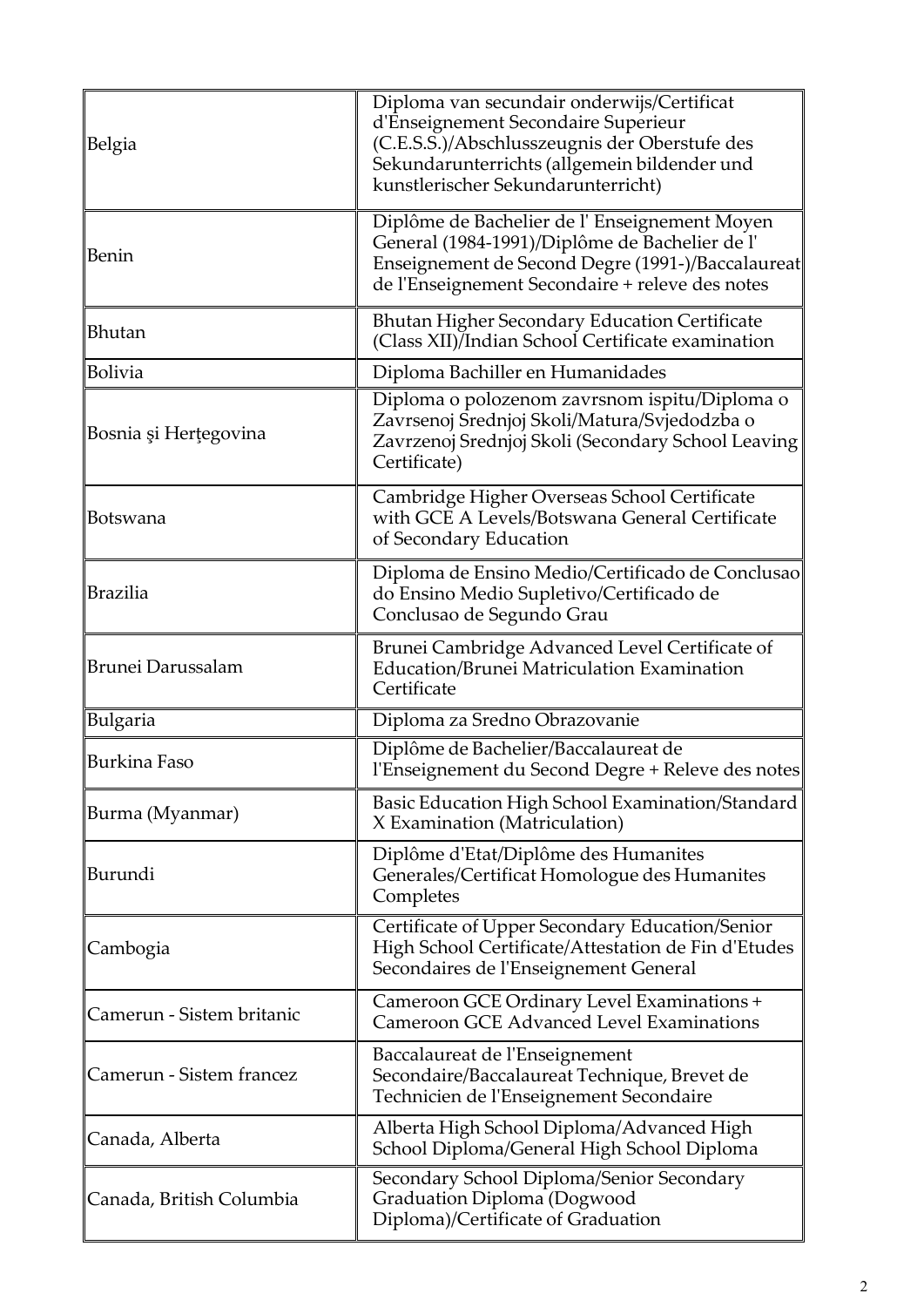| Canada, Manitobia                                                                                                                                                                                                                                                      | High School Graduation Diploma/Final<br>Secondary School Leaving Certificate                                                                                     |
|------------------------------------------------------------------------------------------------------------------------------------------------------------------------------------------------------------------------------------------------------------------------|------------------------------------------------------------------------------------------------------------------------------------------------------------------|
| Canada, New Brunswick                                                                                                                                                                                                                                                  | High School Graduation Diploma/Diplôme de Fin<br>d'Etudes Secondaires                                                                                            |
| Canada, New Foundland and<br>Labrador                                                                                                                                                                                                                                  | High School Graduation Diploma                                                                                                                                   |
| Canada, North West Territories                                                                                                                                                                                                                                         | NWT High School Diploma                                                                                                                                          |
| Canada, Nova Scotia                                                                                                                                                                                                                                                    | Nova Scotia High School Graduation Diploma/High<br><b>School Completion Certificate</b>                                                                          |
| Canada, Nunavut                                                                                                                                                                                                                                                        | High School Graduation Diploma/School Leaving<br>Certificate                                                                                                     |
| Canada, Ontario                                                                                                                                                                                                                                                        | School<br>Ontario<br>Secondary<br>Diploma<br>(OSSD)/Secondary School Graduation Diploma<br>(SSGD)/Secondary School Honours Graduation<br>Diploma (SSHGD)         |
| Canada, Prince Edward Island                                                                                                                                                                                                                                           | High School Graduation Diploma                                                                                                                                   |
| Canada, Quebec                                                                                                                                                                                                                                                         | Diplôme d'Etudes Collegiales/Diploma of Collegial<br><b>Studies</b>                                                                                              |
| Canada, Saskatchewan                                                                                                                                                                                                                                                   | Complete Grade 12 Standing/Division IV Standing<br>(Record of High School Standing)                                                                              |
| Canada, Yukon                                                                                                                                                                                                                                                          | Yukon Secondary School Graduation Diploma                                                                                                                        |
| Capul Verde                                                                                                                                                                                                                                                            | Ensino Secundario - 2º ciclo/Certificado de<br>Habilitações Literarias                                                                                           |
| Caraibe (Anguila/Antigua și<br>Barbuda/Barbados/Belize/Insulel<br>e Virgine Britanice/Insulele<br>Cayman/Dominica/<br>Granada/Guiana/Jamaica/Monts<br>er rat/St Kitts & St Nevis/St<br>Lucia/St Vicent &<br>Grenadines/Trinidad<br>&Tobago/Turks & Insulele<br>Caicos) | Caribbean Secondary Education Certificate (CSEC)<br>+ Caribbean Advanced Proficiency Certificate<br>(CAPE)                                                       |
| Cehia                                                                                                                                                                                                                                                                  | Vysvedceni o maturitni zkousce obținută la un<br>Gimnazium/Vysvedceni o maturitni zkousce<br>(educație generală) de la Stredni odborna<br>skola/Maturitn zkouska |
| Chile                                                                                                                                                                                                                                                                  | Licencia de Educacion media/Licencia de<br>Enseñanza Media Humanistico/Cientifica/Tecnico-<br>Profesional or<br>Artistica                                        |
| China                                                                                                                                                                                                                                                                  | Senior Secondary School Examination                                                                                                                              |
| Ciad                                                                                                                                                                                                                                                                   | Baccalaureat/Diplôme de Bachelier de<br>l'Enseignement de Second Degre + Releve des notes                                                                        |
| Cipru                                                                                                                                                                                                                                                                  | Lise Diplomasi/Apolytirion                                                                                                                                       |
| Columbia                                                                                                                                                                                                                                                               | Diploma de Bachiller Academico/Comercial/Tecnico<br>+ certificado notas                                                                                          |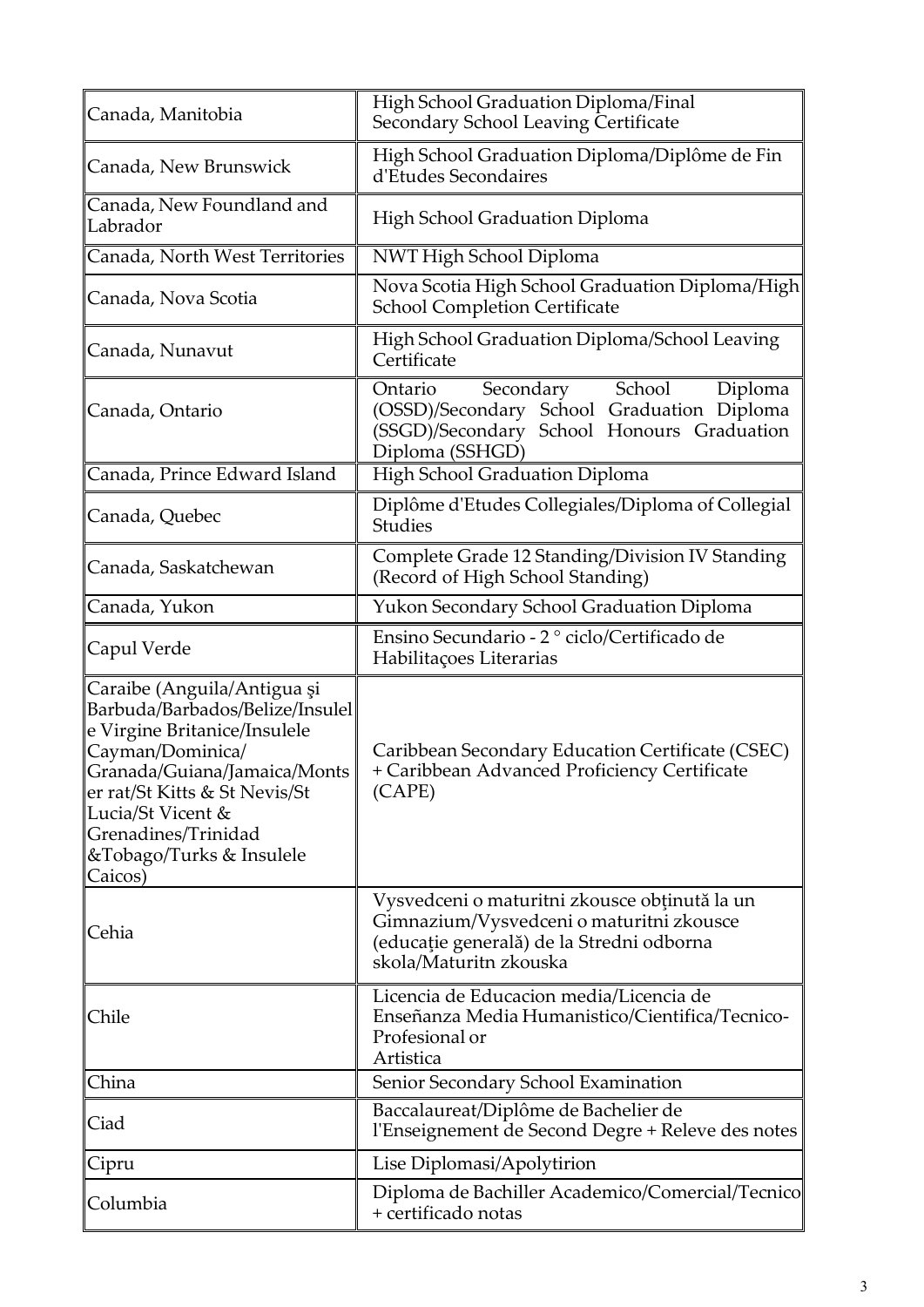| Comore                                   | Baccalaureat de l'Enseignement du Second Degre +<br>Releve des notes                                                                                                   |
|------------------------------------------|------------------------------------------------------------------------------------------------------------------------------------------------------------------------|
| Congo (Brazzaville)                      | Baccalaureat de l'Enseignement du Second Degre<br>(Enseignement General) + Releve des notes                                                                            |
| Congo (Zair)                             | Diplôme d'Etat d'Etudes secondaires du Cycle<br>long/Baccalaureat + Releve des notes                                                                                   |
| Coasta de Fildeş                         | Diplôme de Bachelier de l'Enseignement du Second<br>Degre/Baccalaureat de l'Enseignement Secondaire +<br>Releve des notes                                              |
| Republica Coreea                         | Ilbankye Kodung Hakkyo (General High School<br>Diploma)/Certificate of Graduation + Transcript                                                                         |
| Republica Populară Democrată<br>Coreeană | Graduation Certificate of Senior Middle School                                                                                                                         |
| Costa Rica                               | Bachillerato/Diploma Conclusion de Estudios de<br>Educacion Diversificada/Bachiller Educacion Media<br>+ certificado notas                                             |
| Croația                                  | Svjedodzba o zavrsnom ispitu/Svjedodzba<br>(drzavnoj) o maturi/Maturatna<br>svjedodzba/Svjedodzba o zavrsenom srednjem<br>obrazovanju                                  |
| Cuba                                     | Diploma de Bachiller en Ciencias y Letras/Titulo<br>de Bachiller (nivel medio superior de la<br>Education General) - Certificado de Estudios<br>Secundarias/Terminados |
| Danemarca                                | Højere Handelseksamen (HHX)/Højere Teknisk<br>Eksamen (HTX)/Bevis for Højere<br>Forberedelseseksamen<br>(HF)/Studentereksamensbevis (STX)                              |
| Djibouti                                 | Baccalaureat de l'Enseignement Secondaire + Releve<br>des notes                                                                                                        |
| Republica Dominicana                     | Diploma de Bachiller/Diploma de Conclusion de la<br>Educacion Media/Certificacion (Pruebas Nacionales<br>de Conclusion de la Educacion Media)                          |
| Ecuador                                  | Titulo de Bachiller Unico Integral/Diploma Bachiller<br>en Arte/Ciencias/Tecnico                                                                                       |
| Egipt                                    | Thanaweya Am'ma (General Secondary Education<br>Certificate)                                                                                                           |
| Republica Elena                          | Apolytirion (Secondary School Leaving Certificate)                                                                                                                     |
| El Salvador                              | Diploma Bachiller General                                                                                                                                              |
| Confederația Elvețiană                   | Certificat de Maturite/Maturity<br>Certificate/Maturitätszeugnis/Maturitatsausweis/Bac<br>c alaureat                                                                   |
| <b>Emiratele Arabe Unite</b>             | General Secondary Education Certificate (Shahadat<br>Al-Tawjihiya)                                                                                                     |
| Eritreea                                 | Eritrean Secondary Education Certificate<br><b>Examination (ESECE)</b>                                                                                                 |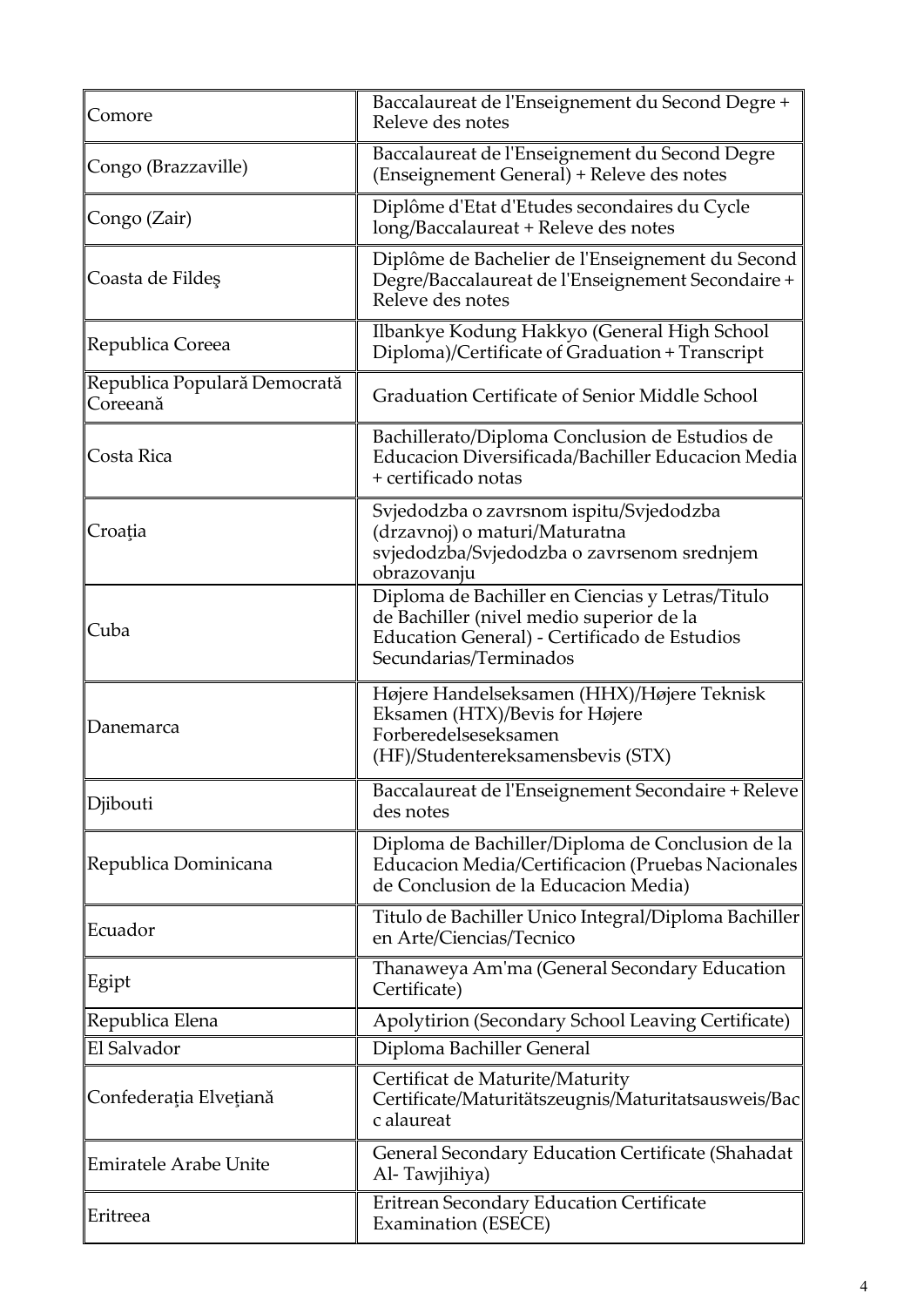| Estonia                   | Gumnaasiumi loputunnistus + Riigieksamitunnistus                                                                                                                                                                                             |
|---------------------------|----------------------------------------------------------------------------------------------------------------------------------------------------------------------------------------------------------------------------------------------|
| Eswatini (fost Swaziland) | Cambridge Overseas School Certificate (COSC) A<br>level                                                                                                                                                                                      |
|                           | Ethiopian General Secondary Education Certificate                                                                                                                                                                                            |
| Etiopia                   | (junior secondary education) + Ethiopian Higher                                                                                                                                                                                              |
|                           | <b>Education Entrance Examination Certificate</b>                                                                                                                                                                                            |
| Insulele Feroe            | Gymnasialt<br>miðnamsprogv/Studentereksamen/Højere<br>handelseksamen (HHX)/Højere teknisk eksamen<br>(HTX)/Højere forberedelseseksamen (HF)/Højere<br>eksamen inden for fiskeri (HTX)                                                        |
| Republica Insulelor Fiji  | Fiji School Leaving Certificate Examination/New<br>Zeeland School Certificate/Fiji Seventh Form<br><b>Examination Certificate</b>                                                                                                            |
| Filipine                  | High School Diploma                                                                                                                                                                                                                          |
| Finlanda                  | Ylioppilastutkintotodistus (Studentsexamensbetyg)                                                                                                                                                                                            |
| Franța                    | Diplôme de baccalaureat general, Diplôme de<br>baccalaureat technologique/Diplôme de<br>Baccalaureat Professionnel/Diplôme de<br>Baccalaureat de l'Enseignement du Second Degre.                                                             |
| Gabon                     | Baccalaureat + Releve de notes                                                                                                                                                                                                               |
| Gambia                    | <b>West African Examinations Council Senior</b><br>Secondary School Leaving Certificate/West African<br>Senior School Certificate Examination (WASSCE)                                                                                       |
| Georgia                   | Sashualo Skolis Atestati/Secondary School Leaving<br>Certificate + transcript with all subjects and grades                                                                                                                                   |
| Germania                  | Zeugnis der Allgemeinen Hochschulreife (Abitur)                                                                                                                                                                                              |
| Ghana                     | West African Senior Secondary School Certificate<br>(WASSSCE)                                                                                                                                                                                |
| Grecia                    | Apolytirion (Secondary School Leaving Certificate)                                                                                                                                                                                           |
| Guadalupe                 | <b>Baccalaureat Deuxieme Partie</b>                                                                                                                                                                                                          |
| Guatemala                 | Diploma de Bachiller en Ciencias y Letras                                                                                                                                                                                                    |
| Guineea (Conakry)         | Baccalaureat Unique/Baccalaureat 2eme Partie +<br>Releve de notes                                                                                                                                                                            |
| Guineea Bissau            | Certificado de Conslusao do Ensino Secundario                                                                                                                                                                                                |
| Haiti                     | Certificat de Fin d'Etudes Secondaires Classiques<br>(Premiere + Deuxieme Partie)/Diplôme d'Etudes<br>Secondaires (Premiere + Deuxieme Partie)<br>(systeme traditionnel)/Baccalaureat/Diplôme<br>d'Enseignement Secondaire (systeme reforme) |
| Honduras                  | Bachillerato/Titulo de Bachiller en Ciencias y Letras                                                                                                                                                                                        |
| Hong Kong                 | Hong Kong Diploma of Secondary Education/Hong<br>Kong Certificate of Education Examination<br>(HKCEE) + Hong Kong Advanced Level<br>Examination (HKALE)/Hong Kong Advanced<br>Supplementary Level Examination                                |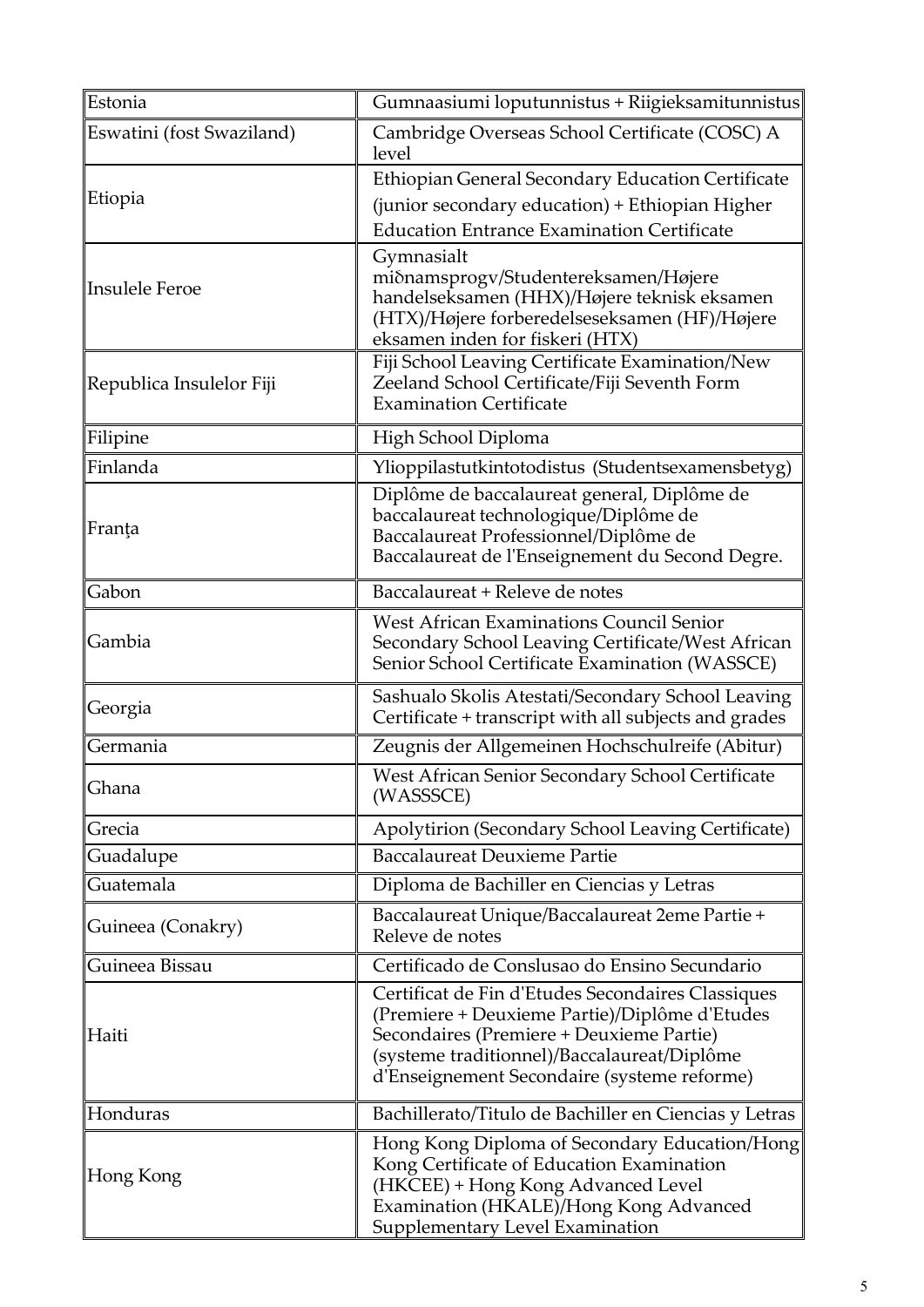| India         | All India Senior School Certificate (AISSC) de la<br>Central Board of Secondary Education<br>(CBSE)/Indian School Certificate (ISC) de la Council<br>for the Indian School Certificate (CISCE)/Higher<br>Secondary Certificate (HSC)/Intermediate<br>Certificate/Pre-University Certificate, + Statement of<br><b>Marks</b> |
|---------------|-----------------------------------------------------------------------------------------------------------------------------------------------------------------------------------------------------------------------------------------------------------------------------------------------------------------------------|
| Indonezia     | Surat Tanda Tamat Belajajar Sekolah Menegah<br>Unum/IJAZAH Sekolah Menengah Atas<br>(SMA)/Madrasah Aliyah (MA)/Certificate of<br>Completion of Upper Secondary School                                                                                                                                                       |
| Iordania      | Tawjihi/General Secondary Education<br>Certificate/Vocational Secondary Education<br>Certificate (exclusiv pentru domeniul tehnic)                                                                                                                                                                                          |
| <b>Irak</b>   | Secondary School Certificate (Baccalaureat<br>examination)/Certificate (Baccalaureat<br>examination)/Preparatory Baccalaureat/Sixth Form<br>Baccalaureat (Adadiyah)                                                                                                                                                         |
| Iran          | School<br>Diplom-e-Motevasete<br>(High<br>Diploma) + Peeshdaneshgahe<br>$(Pre-$<br>University year) pentru promoțiile<br>anterioare anului 2020                                                                                                                                                                             |
| Irlanda       | Leaving Certificate (Ardteistmeireacht)                                                                                                                                                                                                                                                                                     |
| Islanda       | Studentspróf (Matriculation Examination)                                                                                                                                                                                                                                                                                    |
| <b>Israel</b> | Israil Te'udat Bagrut/Matriculation Certificate +<br>Psychometric Entrance Test (PET)                                                                                                                                                                                                                                       |
| Italia        | Diploma di superamento dell'esame di stato<br>conclusivo dei corsi di studio di istruzione<br>secondaria superiore/Diploma di Maturita                                                                                                                                                                                      |
| Japonia       | Kotogakko Sotsugyo Shomeisho (High School<br>Certificate of Graduation)                                                                                                                                                                                                                                                     |
| Kazahstan     | Attestat (Certificate of Secondary Education)                                                                                                                                                                                                                                                                               |
| Kenya         | Kenya Certificate of Secondary Education (KCSE)                                                                                                                                                                                                                                                                             |
| Kosovo        | Diploma de finalizare a studiilor liceale<br>(Matura/Diploma per kryerjen e shkollës së mesme<br>te pergjithsme -gjimnazin) + Testi i Maturës<br>Shtetërore                                                                                                                                                                 |
| Kuweit        | Shahadat Al-Thanawiya-Al-A'ama (General<br>Secondary School Certificate)                                                                                                                                                                                                                                                    |
| Kyrgyzstan    | Attestat (Certificate of Secondary Education)                                                                                                                                                                                                                                                                               |
| Laos          | Baccalaureat de l'Enseignement General + Releve<br>des notes                                                                                                                                                                                                                                                                |
| Lesotho       | Cambridge Overseas School Certificate                                                                                                                                                                                                                                                                                       |
| Letonia       | Atestâts par visparejo videjo izglitibu (Certificate of<br>Secondary Education)                                                                                                                                                                                                                                             |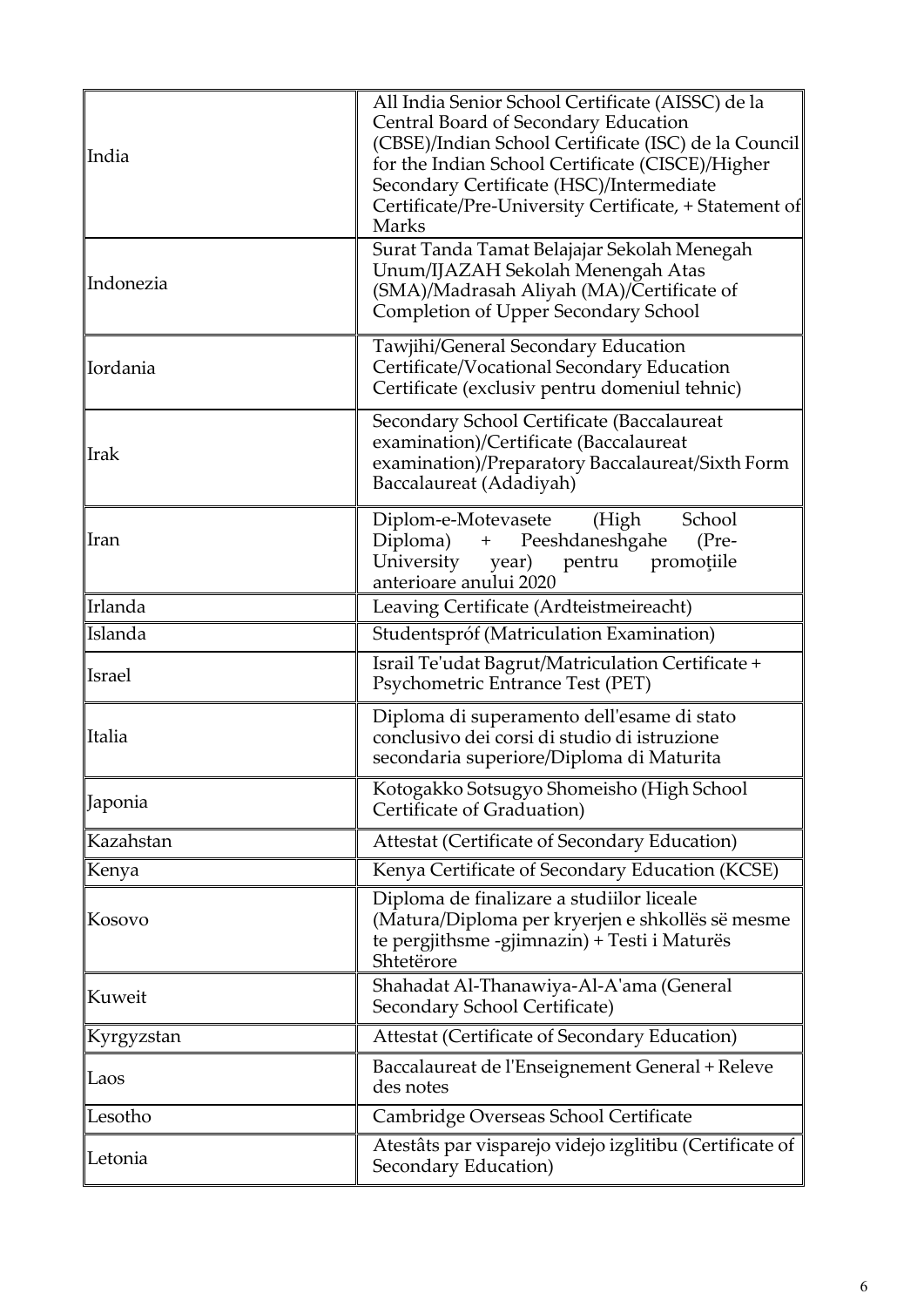| Liban             | Baccalaureat general (Libanais),/Baccalaureat<br>Technique, pentru continuarea studiilor în același<br>domeniu                                                          |
|-------------------|-------------------------------------------------------------------------------------------------------------------------------------------------------------------------|
| Liberia           | Senior School Certificate (SSC)/Senior High School<br>Certificate (SHSC) eliberate de West African<br><b>Examination Council</b>                                        |
| Libia             | <b>General Secondary Certificate</b>                                                                                                                                    |
| Liechtenstein     | Maturazeugnis des Lichtensteinischen Gymnasiums                                                                                                                         |
| Lituania          | Brandos atestatas (Maturita-certificate)                                                                                                                                |
| Luxemburg         | Diplôme/Certificat de Fin d'Etudes<br>secondaires/Diplôme de Fin d'Etudes Secondaires<br>Techniques                                                                     |
| Macedonia de Nord | Svidetelstvo za zavreno sredno obrazovanie<br>(Secondary School Leaving Certificate)                                                                                    |
| Madagascar        | Baccalaureat de l'Enseignement secondaire + Releve<br>des notes                                                                                                         |
| Malawi            | Malawi School Certificate of Education                                                                                                                                  |
| Malaysia          | Sijil Pelajaran Malaysia + Sijil Tinggi Persekolahan<br>Malaysia/Matriculation Certificate                                                                              |
| Mali              | Baccalaureat Malien - 2eme Partie + Releve des<br>notes                                                                                                                 |
| Malta             | <b>Matriculation Certificate</b>                                                                                                                                        |
| Maroc             | Attestation/Diplome du Baccalaureat + Releve<br>des notes                                                                                                               |
| Mauritania        | Baccalaureat de l'Enseignement du Second Degre +<br>Releve des notes                                                                                                    |
| Mauritius         | Certificate<br>School<br>Certificate/General<br>of<br>Education Ordinary Level + Higher School<br>Certificate/General Certificate of Education<br><b>Advanced Level</b> |
| Mexic             | Diploma de Bachiller General                                                                                                                                            |
| Republica Moldova | Diploma de bacalaureat cu Tabelul de note generale                                                                                                                      |
| Monaco            | Baccalaureat de fEnseignement General + Releve<br>des notes                                                                                                             |
| Mongolia          | Gerchilgee Certificate of Secondary Education                                                                                                                           |
| Mozambic          | Certificado de Habilitações Literarias                                                                                                                                  |
| Muntenegru        | Diploma o Zavrsenoj Srednjoj Skoli/Diploma o<br>polozhenom zavrshnom ispitu (Secondary Schoool<br>Leaving Certificate)                                                  |
| Namibia           | Namibia Senior Secondary Certificate (Higher and<br>Ordinary level)/Higher International Secondary<br>Certificate of Education (Higher and Ordinary level)              |
| Nepal             | School Leaving Certificate + Higher Secondary<br>Certificate                                                                                                            |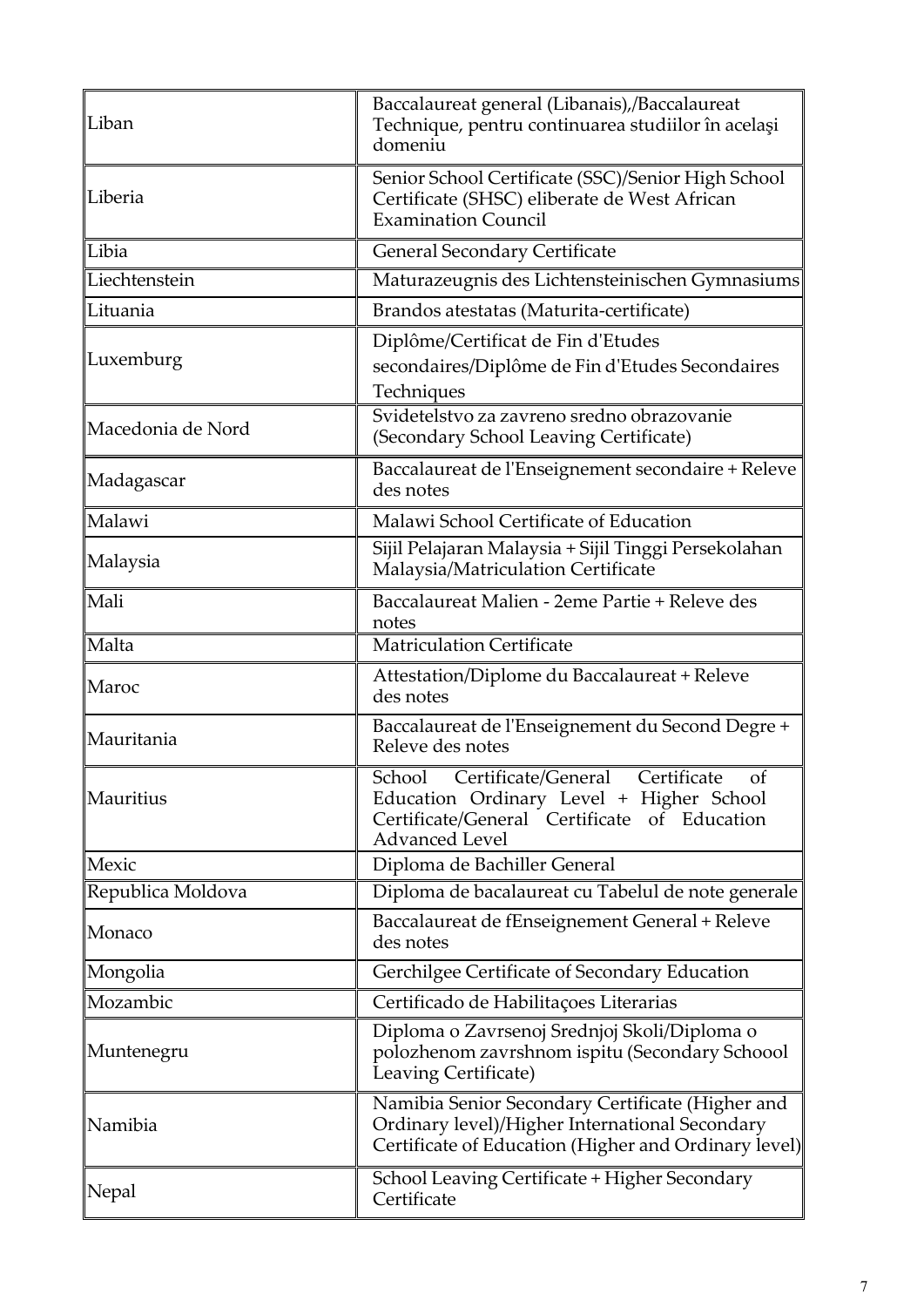| Noua Zeelandă                                               | National Certificate of Educational Achievement<br>Level 3/University Entrance, Bursaries and<br>Scholarships Examination/Sixth Form Certificate                                                   |
|-------------------------------------------------------------|----------------------------------------------------------------------------------------------------------------------------------------------------------------------------------------------------|
| Nicaragua                                                   | Bachillerato en Ciencias y Letras + Certificado notas                                                                                                                                              |
| Niger                                                       | Diplôme de Bachelier de l'Enseignement du Second<br>Degre/Baccalaureat + Releve des notes                                                                                                          |
| Nigeria                                                     | Senior School Certificate/West African Senior<br>School Certificate/NECO Senior School Certificate +<br>codul PIN, prin prezentarea copiilor față verso ale<br>NECO Results Card/WAEC Scratch Card |
| Norvegia                                                    | Vitnemal videregaende opplæring (generell<br>studiekompetanse) Eksamenskarakter                                                                                                                    |
| Olanda                                                      | Diploma Voorbereidend wetenschappelijk<br>onderwijs                                                                                                                                                |
| Oman                                                        | Thanawiya Amma (General Certificate/General<br><b>Education Diploma)</b>                                                                                                                           |
| Pakistan                                                    | Intermediate/Higher Secondary School Certificate<br>(recunoscute de Inter Board Committee of<br>Chairmen)                                                                                          |
| Palestina                                                   | Al-Tawjihi/Al-Injaz (General Secondary Education<br>Certificate) eliberat conform curriculumului<br>egiptean sau iordanian                                                                         |
| Panama                                                      | Diploma Bachiller + certificado notas                                                                                                                                                              |
| Papua Noua Guinee                                           | Higher School Certificate                                                                                                                                                                          |
| Paraguay                                                    | Diploma Bachiller + certificado notas                                                                                                                                                              |
| Peru                                                        | Certificado Oficial de Estudios/Education basica<br>regular nivel de education secunadria +<br>certificado notas                                                                                   |
| Polonia                                                     | Swiadectwo dojrzalosci Liceum Ogolnoksztalcacego                                                                                                                                                   |
| Portugalia                                                  | Diploma de estudos/ensino secundarios/Certidao de<br>habilitacoes                                                                                                                                  |
| Puerto Rico                                                 | High School Diploma + transcript of studies                                                                                                                                                        |
| Qatar                                                       | Al-Thanawiya Aama Qatari (Qatar General<br>Secondary Education Certificate)                                                                                                                        |
| Federația Rusa                                              | Attestat                                                                                                                                                                                           |
| Regatul Unit al Marii Britanii și<br>al<br>Irlandei de Nord | General Certificate of Secondary Education +<br><b>General Certificate of Education</b>                                                                                                            |
| Tara Galilor                                                | Welsh Baccalaureat/Advanced diploma                                                                                                                                                                |
| Scoția                                                      | Scottish Certificate of Secondary Education/Scottish<br><b>Qualifications Certificate</b>                                                                                                          |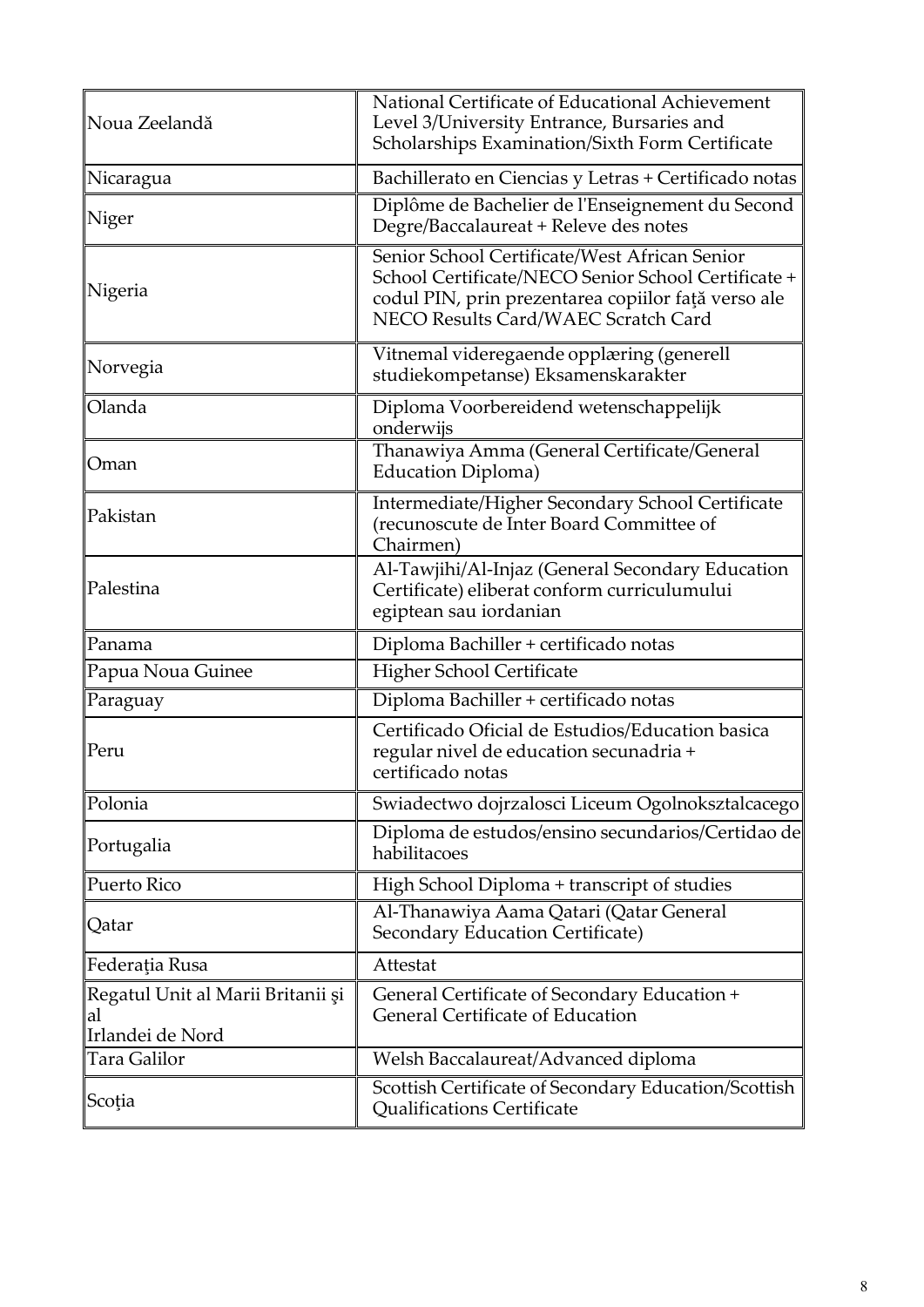| Rwanda                     | Rwanda Advanced Certificate of<br>Education/Diplôme de Fin d'Etudes<br>secondaires/Certificat du Cycle Superieur de<br>l'Enseignement Secondaire/Diplôme d'Humanites<br>Generales/Advanced General Certificate of<br>Secondary Education (eliberat de Rwanda<br>Education Board) + Releve des notes |
|----------------------------|-----------------------------------------------------------------------------------------------------------------------------------------------------------------------------------------------------------------------------------------------------------------------------------------------------|
| Samoa                      | Pacific Senior Secondary Certificate/Western Samoa<br>School Certificate                                                                                                                                                                                                                            |
| San Marino                 | Diploma di maturita                                                                                                                                                                                                                                                                                 |
| Senegal                    | Diplôme de Baccalaureat/Diplôme de Baccalaureat<br>de l'Enseignement Secondaire/Diplôme de<br>Bachelier de l'Enseignement de Second Degre +<br>Releve des notes                                                                                                                                     |
| Serbia                     | Diploma/Uverenje o polozenom maturskom<br>ispitu/Diploma o stecenom srednem<br>obrazovanju/Diploma o Zavrsenoj Srednjoj Skoli                                                                                                                                                                       |
| Seychelles                 | General Certificate of Secondary<br>Education/Cambridge Overseas Higher School<br>Certificate                                                                                                                                                                                                       |
| Sierra Leone               | West African Senior School Certificate<br>Examination/General Certificate of Education (GCE)                                                                                                                                                                                                        |
| Singapore                  | Cambridge General Certificate of Education<br>Ordinary + Cambridge General Certificate of<br><b>Education Advanced Level</b>                                                                                                                                                                        |
| Siria                      | Al Shahâda Al Thânawiyya al-Imma (General<br>Secondary Education Certificate)/Baccalaureat                                                                                                                                                                                                          |
| Slovacia                   | Vysvedcenie o maturitnej skuske (Gymnazium)                                                                                                                                                                                                                                                         |
| Slovenia                   | Spricevalo o splosni maturi (Splosna Matura)                                                                                                                                                                                                                                                        |
| Solomon Island             | Pacific Senior Secondary Certificate/Solomon Island<br><b>School Certificate</b>                                                                                                                                                                                                                    |
| Somalia                    | Shahaadada Dugsiga Dare (Secondary School<br>Leaving Certificate)/Somaliland Certificate of<br>Secondary Education Examination (issued by<br>Somaliland National Examination and Certification<br>Board, SLNECB                                                                                     |
| Spania                     | Titulo de Bachiller (Baccalaureate) + Pruebas de<br>Aptitud para el Acceso a la Universidad,<br>calificacion Apto                                                                                                                                                                                   |
| Sri Lanka                  | Sri Lanka General Certificate of Education Ordinary<br>Level + Sri Lanka General Certificate of Education<br>Advanced Level (A level)                                                                                                                                                               |
| Statele Unite ale Americii | High School Diploma/General Educational<br>Development (GED)/High School Equivalency<br>Diploma<br>+ Scholastic Aptitude Test (SAT)/Advanced<br>Placement Test (APT)/American College Testing<br>(ACT)                                                                                              |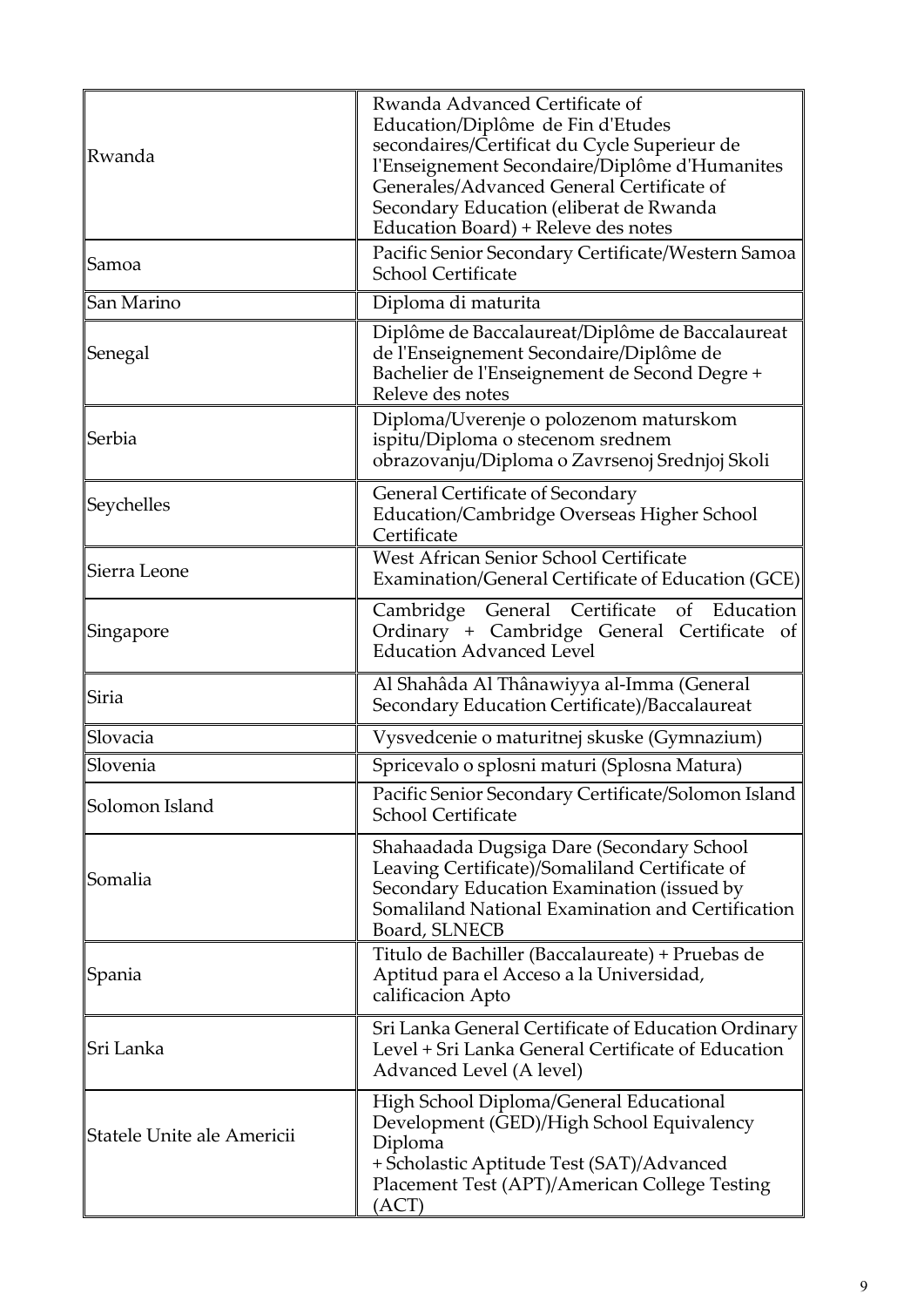| Sudan                | Sudanese School Certificate/Sudanese Secondary<br>School Certificate/Higher Secondary School<br>Certificate                                                                                                                                                                                                                                                                                                                                       |
|----------------------|---------------------------------------------------------------------------------------------------------------------------------------------------------------------------------------------------------------------------------------------------------------------------------------------------------------------------------------------------------------------------------------------------------------------------------------------------|
| Suedia               | Examensbevis Hogskoleforberedande<br>examen/Slutbetyg Fran Gymnasieskola                                                                                                                                                                                                                                                                                                                                                                          |
| Surinam              | Voorbereidend Wetenschappelijk Onderwijs                                                                                                                                                                                                                                                                                                                                                                                                          |
| Scoli internaționale | Diplome de studii liceale emise de instituții de<br>învățământ particulare care desfășoară activități de<br>învățământ corespunzătoare unui sistem<br>educațional din altă țară decât cel al țării în care<br>funcționează instituția respectivă și sunt emise<br>conform sistemului educațional adoptat. Condiție<br>cumulativă pentru școlile internaționale ce își<br>desfășoară activitatea în România: înregistrarea în<br>Registrul ARACIP. |
| Taiwan               | Senior High School Leaving Certificate                                                                                                                                                                                                                                                                                                                                                                                                            |
| Tajikistan           | Attestat (Certificate of Secondary Education)                                                                                                                                                                                                                                                                                                                                                                                                     |
| Thailanda            | Certificate of Secondary Education/Certificate of<br>Completion grade 12/Matayom VI/Maw 6                                                                                                                                                                                                                                                                                                                                                         |
| Tanzania             | Certificate of Secondary Education and Advanced<br>Certificate of Secondary Education<br>(ACSE)/National Form VI Examination<br>Certificate/General Certificate of Secondary<br>Education (O level) + National Form VI<br>Examination Certificate/Advanced Certificate of<br>Secondary Education                                                                                                                                                  |
| Timorul de Est       | Diplomas do Ensino Secundario                                                                                                                                                                                                                                                                                                                                                                                                                     |
| Togo                 | Diplome de Bachelier de l'Enseignement du<br>Troisieme Degre/Baccalaureat de l'Enseignement<br>du Troisieme Degre + Releve des notes                                                                                                                                                                                                                                                                                                              |
| Tonga                | Tonga National Form Seven Certificate + Pacific<br>Senior Certificate                                                                                                                                                                                                                                                                                                                                                                             |
| Tunisia              | Baccalaureat/Diplôme de Bachelier de<br>l'Enseignement secondaire + Releve des notes                                                                                                                                                                                                                                                                                                                                                              |
| Turcia               | Lise Diplomasi - acces general/Teknik Lisesi<br>Diplomasi - acces exclusiv la domeniile<br>tehnice/Associate degree - acces exclusiv în acelasi<br>domeniu                                                                                                                                                                                                                                                                                        |
| Turkmenistan         | Attestat/Orta bilim hakynda Sahadatnama<br>(Certificate of Secondary Education)                                                                                                                                                                                                                                                                                                                                                                   |
| Ucraina              | Atestat (Certificate of Secondary Education)                                                                                                                                                                                                                                                                                                                                                                                                      |
| Uganda               | Uganda Certificate of Education (UCE) + Uganda<br>Advanced Certificate of Education                                                                                                                                                                                                                                                                                                                                                               |
| Ungaria              | Gimnazium Errettsegi Bizonyitvany                                                                                                                                                                                                                                                                                                                                                                                                                 |
| Uruguay              | Bachillerato Oficial/Bachillerato Tecnico+<br>Certificado de estudios                                                                                                                                                                                                                                                                                                                                                                             |
| Uzbekistan           | Attestat o srednem obrazovanii/Orta malumot<br>togrisida shahodatnoma                                                                                                                                                                                                                                                                                                                                                                             |